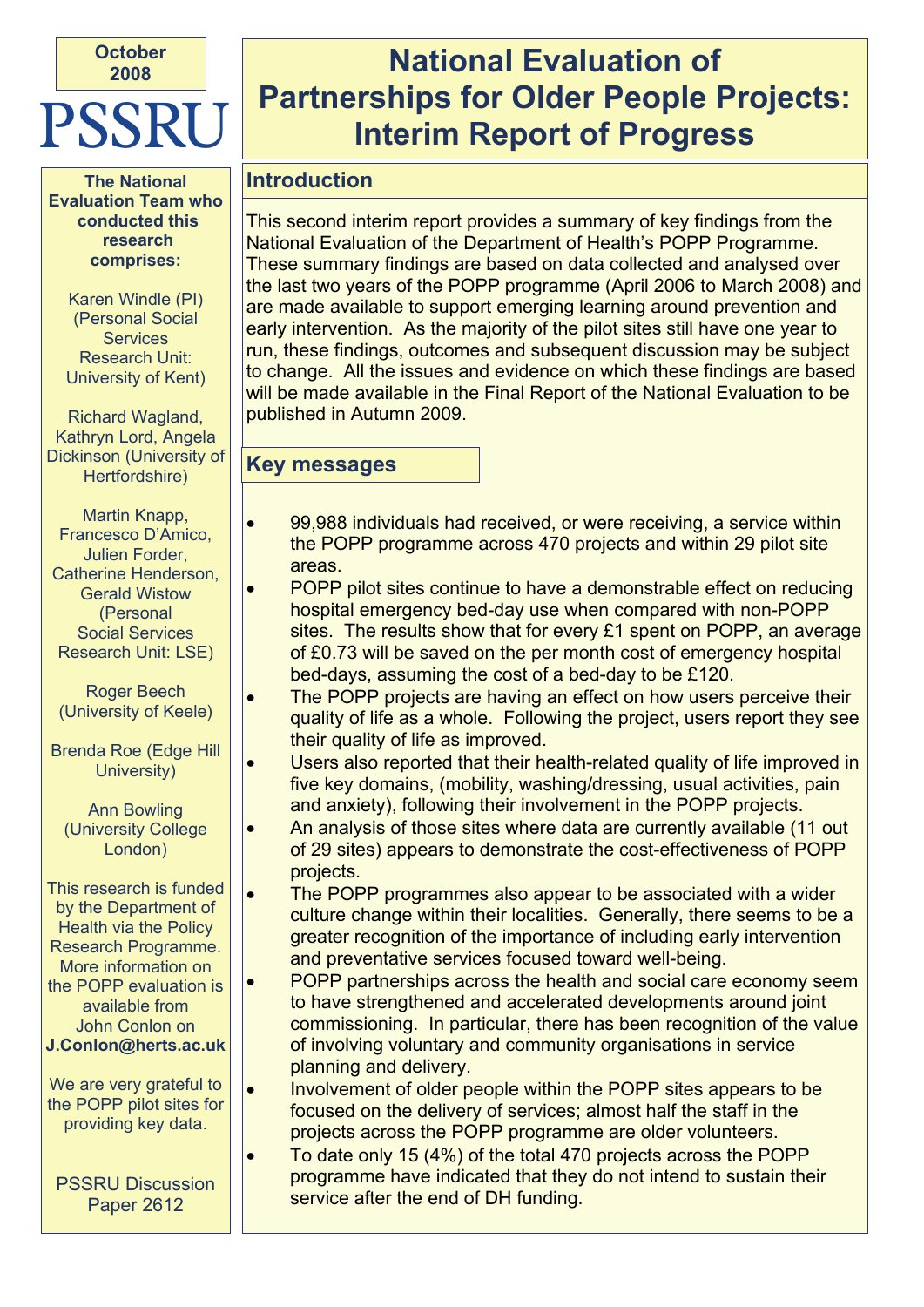# PSSRU

**October 2008** 

### **Background**

Within POPP, a total of 29 local authority-led partnerships including health and third sector partners (voluntary, community and independent organisations) have been funded by the DH to deliver and evaluate local, innovative schemes for older people. The underlying aim of the 29 pilot sites is to create a sustainable shift in resources and culture away from the focus on institutional and hospital -based crisis care toward earlier and better targeted interventions for older people within community settings. The pilots cover a diverse spectrum of activity to meet low to high levels of need.

The POPP projects aim to:

- provide a person-centred and integrated response for older people;
- encourage investment in approaches that promote health, wellbeing and independence for older people and;
- prevent or delay the need for higher intensity or institutional care.

The Department of Health has commissioned a national evaluation (NE) of the POPP programme to assess to what extent the aims are being met and to enable learning to be shared across the country with non-pilot areas. In the longer term, the findings from the NE will contribute to the evidence on effectiveness of initiatives aimed at promoting independence, prevention and early intervention as highlighted in the White Paper *'Our Health, Our Care, Our Say: A new direction for community services'* and more recently in *'Putting People First - Transforming Adult Social Care'.* The NE is being carried out by a partnership of PSSRU (Kent), University of Hertfordshire, PSSRU (LSE), University of Keele, Edge Hill University and University College London.

**The National Evaluation of the POPP Programme** 

A number of methods are being used to explore the impact of the POPP projects including: analysing activity reports and other key documents from the pilots; assessing the progress of the pilots toward the National Public Service Agreement (PSA) target (reducing emergency bed-days); analysing cost-effectiveness and exploring, through interviews and focus groups, the extent to which POPP interventions are leading to changes in quality of life of older people. Based on these data, the report focuses on initial findings in six key areas:

- 1. The nature of the POPP projects;
- 2. The POPP partnerships;
- 3. Involvement of older people within the POPP programmes;
- 4. The impact of the POPP Projects: Quality of life and costeffectiveness;
- 5. Sustainability;
- 6. Key learning points and achievements.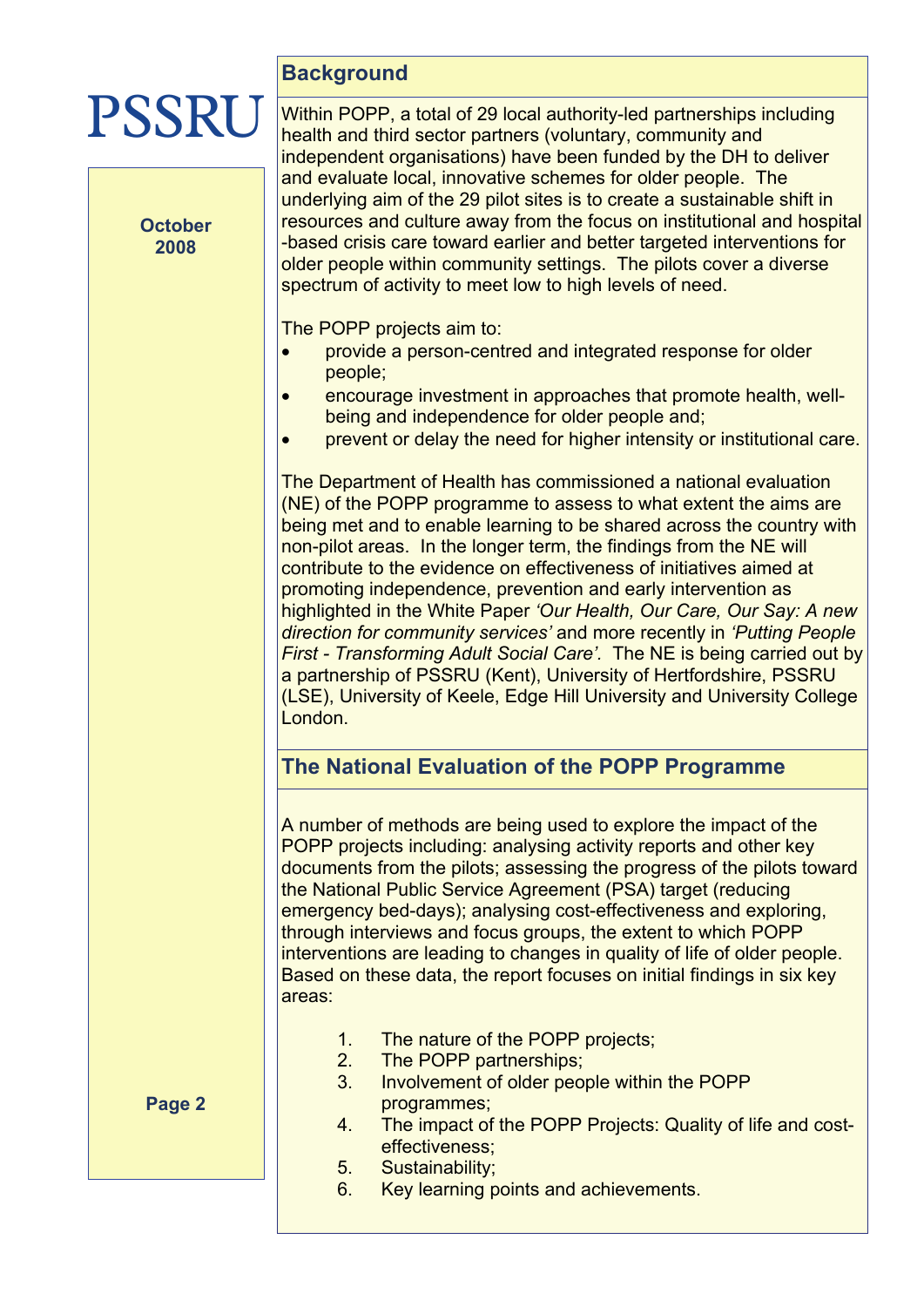### **1. The Nature of the POPP Projects**

The POPP programme has two 'waves' of pilot sites. Nineteen pilot sites were established in May 2006 (Round 1) and have developed 381 projects. A further 10 pilot sites came 'on-stream' a year later (May 2007 - Round 2) and have initiated 89 projects. This gives a total of 470 projects across the POPP programme. The pilots are delivering a wide range of interventions aimed at promoting independence for local people in line with local needs.

### **Needs levels and project focus**

The 470 projects have been stratified according to the level of need they are directed toward and their target populations. In exploring the level of need, the projects fall into three broad categories:

- 337 (71%) are focused toward **'Universal Services'**, designed to support older people in maintaining independent lives within their own homes and to improve their general well-being. These services are 'universal' in that they are aimed at all older people and their carers within the POPP sites. Examples of such projects include Handyman schemes, Gardening, Shopping, Leisure and Signposting Services.
- 65 (14%) of projects involve the provision of **'Additional Support'** to support older people 'at risk' of admission to hospital. These services include Medicines Management, Telecare Services, Falls Services, Holistic Assessments and Mentoring Services.
- 36 (8%) services provide **'Specialist Support'** targeted to help older people at serious risk of imminent hospital admission. These include Community Rapid Response, Hospital at Home and Intensive Support Teams.

The final 32 (7%) projects do not provide services directly to older people, but are designed to support or 'underpin' the operation and processes of the projects. Examples include staff training, capacity building in the voluntary sector and needs mapping.

Across this range of projects, three-quarters (76%, 357) are including the total older person population, providing services for all those individuals whatever their presenting need or problem. Other services have focused their project more closely. These include;

- 14% (64 projects) directed toward those individuals at risk of admission;
- 14% (64 projects) targeted at older people with mental health problems;
- 9% (43 projects) focused on supporting the carers of older people;
- 7% (34 projects) supporting those older people who do not normally approach statutory services ('hard to reach');
- 6% (30 projects) facilitating early or timely discharge from hospital or residential nursing homes;
- 6% (30 projects) taking forward culturally appropriate services, working closely with black and minority ethnic populations.

PSSRU

**October 2008**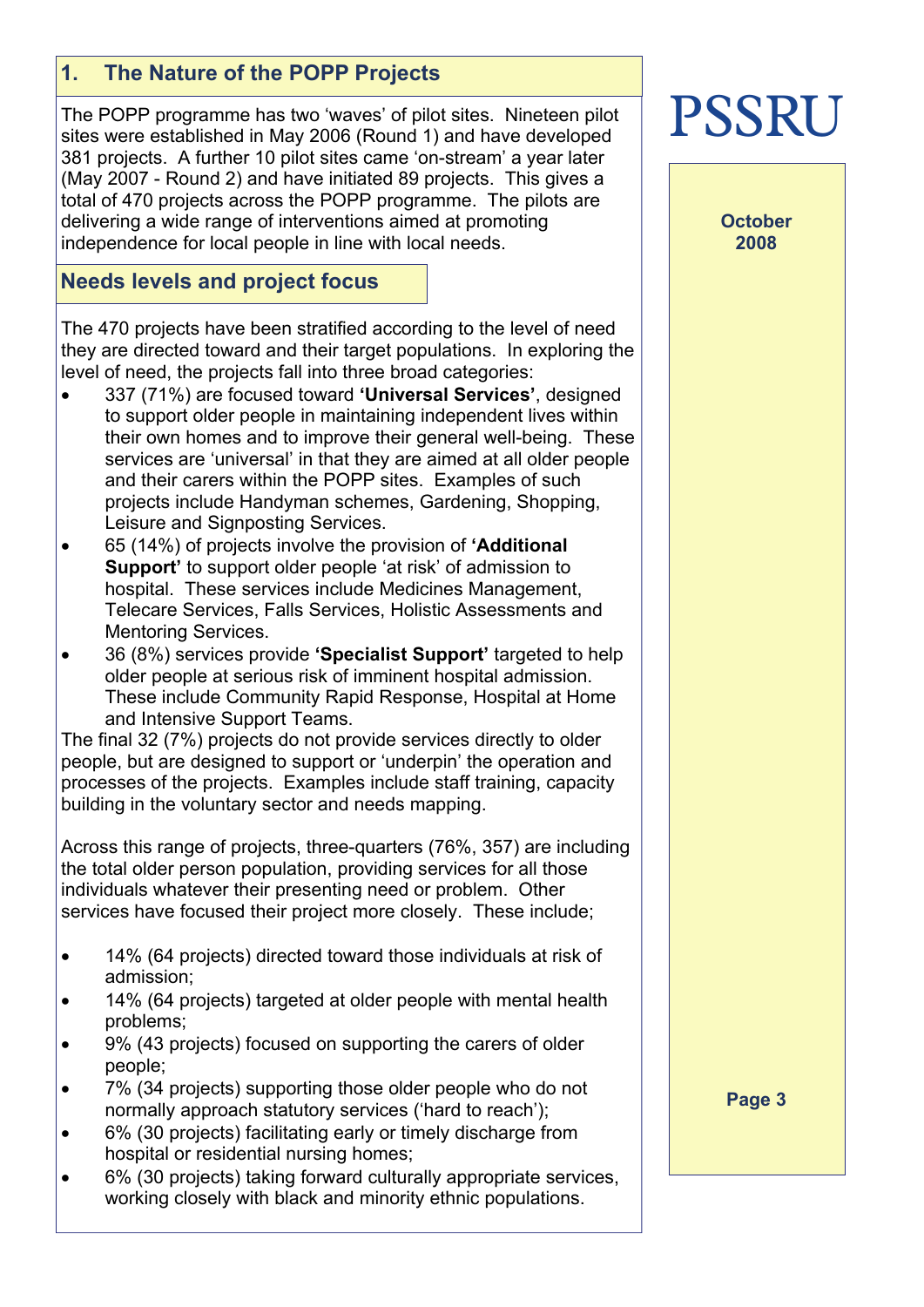## PSSRU

Many of the pilot sites have a number of projects within their POPP programme and good links are being formed between the individual projects ensuring a robust programme of work.

### **Project activity**

In exploring the activity of the Round 1 and Round 2 projects at yearend (March 2008), it was reported that: • 99,998 individuals had received or were receiving a service within the POPP programme; • of those users receiving a service, almost a third (30%) are aged 85 and over, with almost two-thirds (63%) aged 75 and over; the age range of services users is dependent on the focus of services, with 85% of those aged 85 and over accessing projects that provide additional or specialist support. However, almost a fifth (19%) are in receipt of 'universal services' (see p3 for definition). This suggests that services focused toward prevention and early intervention are being used by the 'total older person' population not just those in the younger age groups; • just over a quarter of services users (26%) are referred onto other services. Of these, a quarter (25%) are referred to some form of health provision including hospital provision (7%), GP (6%), other health professional (8%) and mental health trust (3%). The other types of referrals are to social services (16%), voluntary organisations (17%), or a housing organisation (3%); • of those staff working in the POPP projects (n=1,655 WTE), 43% (n=715) are older people as volunteers, whilst 16% (n=259) are drawn from voluntary organisations. The POPP programme involves a range of organisations in the governance and delivery of projects. • 522 organisations are involved across the 29 POPP pilot sites, **2. The POPP Partnerships October 2008** 

- including statutory organisations (secondary/primary care trusts, ambulance trusts, fire service and police), the third sector (voluntary and community organisations, housing associations and independent/private sector). The greatest number of partners is drawn from the voluntary and community organisations.
- Partnership between local authorities, voluntary and community organisations and PCTs appear to have been strengthened by the POPP programme. Of those individuals who responded to a questionnaire exploring partnership, 79% (444) agreed that partnership working had been strengthened between local authorities and voluntary and community organisations, 66% (343) that partnership had been strengthened between the PCT and voluntary and community organisations.

• The same questionnaire showed that where barriers to partnership were seen to exist, it was the PCT reconfiguration that affected the extent and strength of the partnership (66%, 343) and there were reported difficulties in ensuring full involvement with GPs (66%, 372).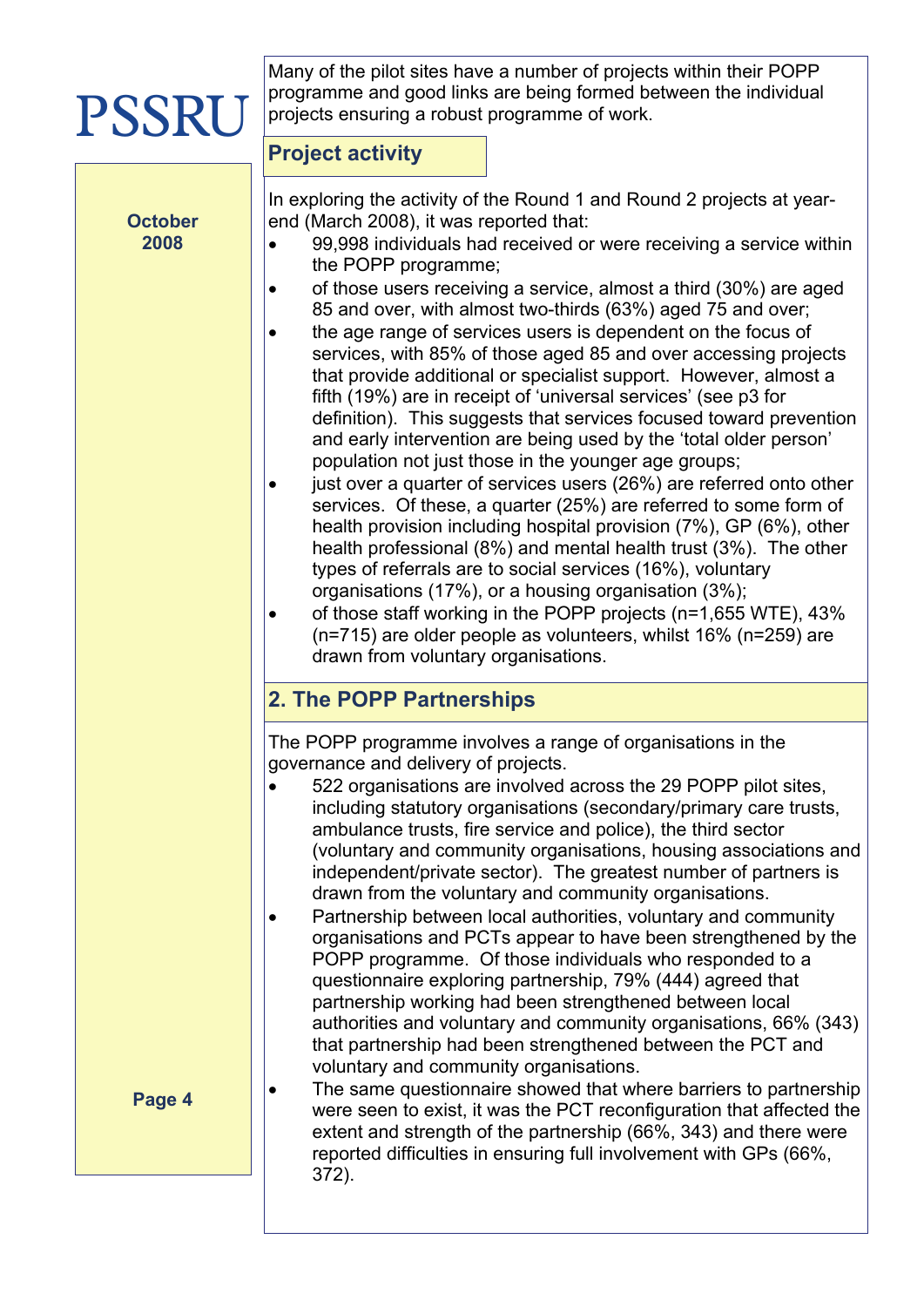• Without exception, the inclusion of voluntary and community organisations within the partnership appears to have improved knowledge of the different types of resources available within the third sector and how these can appropriately support statutory organisation activity.

#### **3. Involvement of Older People within POPP Projects**

The involvement of older people in the design, delivery and evaluation of POPP projects is an underpinning principle of the POPP programme. The interim findings indicate that:

- across the 29 pilot sites the involvement of older people has been reported at each stage of the project implementation. Of the 470 projects, 91% (430) reported they involved older people in their governance, 95% (447) in the design and structure of the intervention, 66% (331) recruited programme/project staff and 75% (352) of the projects involved older people as active researchers (rather than passive subjects);
- current data suggest that the extent and nature of involvement of older people is somewhat complex. There is some evidence that older people as users or citizens are represented across the POPP projects and there are some good examples of older people involvement. However, most reported involvement seems to come from voluntary organisations speaking on behalf of older people, rather than older people themselves. For example, in exploring older people's involvement in the recruitment of personnel (66%, 331 projects), the majority of members of recruitment panels are from voluntary or community organisations. These organisations sit on 74% (231) of the project recruitment panels compared with 26% (80) of projects that directly involve older people as users or citizens in this activity.
- when exploring older people's involvement within the local evaluation, only just over a quarter of the projects (27%, 129) have trained and involved older people as active researchers compared with 30% (144) that have involved older people in evaluation sub-groups (governance) and 17% (80) that reported older people gave feedback as service users. This appears to demonstrate a slightly more passive than active involvement within the evaluation.
- where older people are involved in the design and evaluation of the POPP services, this is largely in respect of 'universal services' designed to support older people in maintaining independent lives within their own homes and to improve their general well-being. Older people are seven times as likely to be involved in recruiting staff in 'universal services' as in those focused on 'specialist support' (services targeted to help older people at serious risk of hospital admission).

#### **4. The Impact of the POPP Interventions**

Two key impacts of the POPP projects are presented below: the positive change in quality of life and cost-effectiveness.

### PSSRU

**October 2008**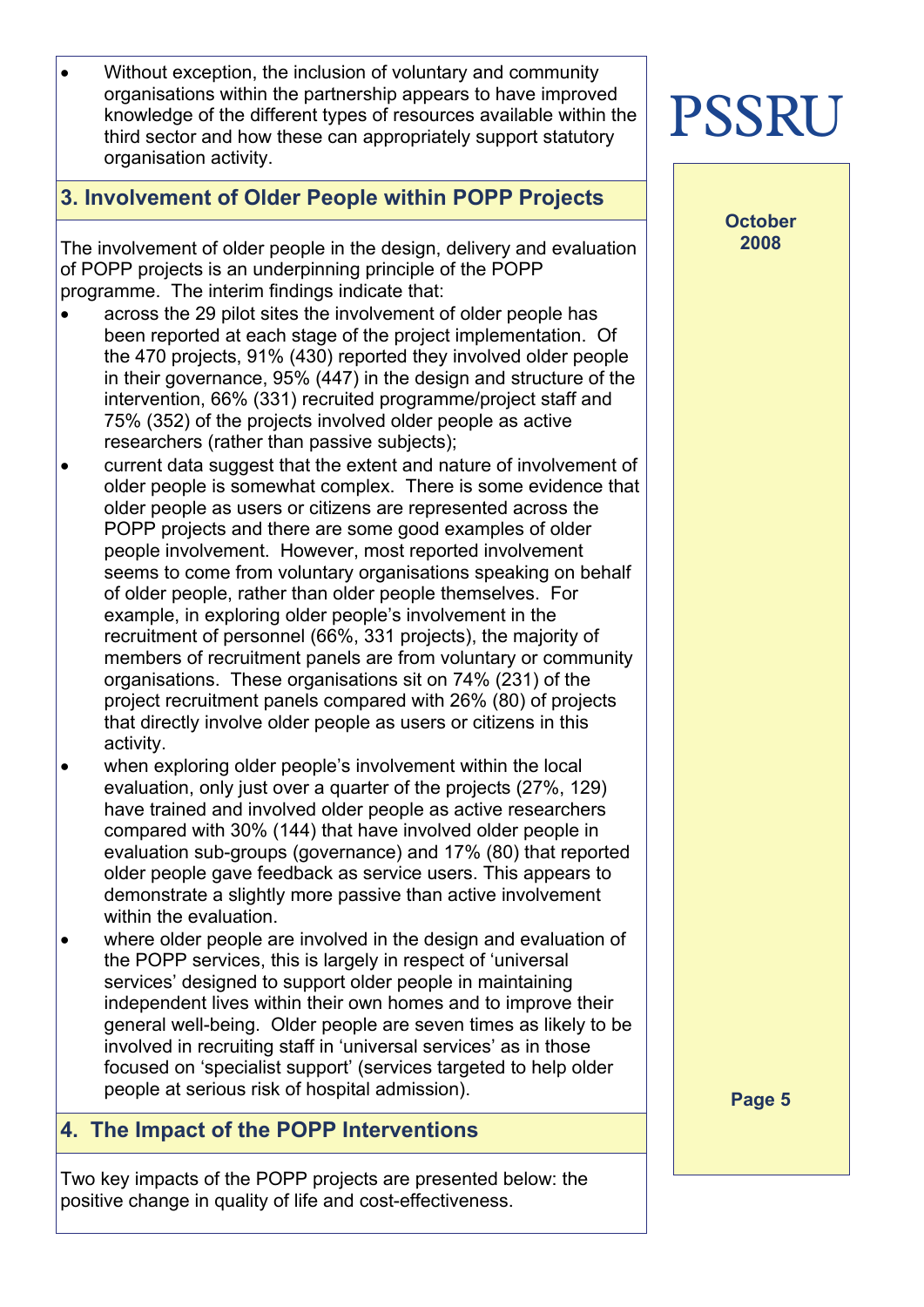## PSSRU

**October 2008** 

### **Quality of Life**

In reporting on this area, the data are being drawn from a standardised quality of life questionnaire used within a sample of projects across the POPP programme. Those users who have completed the questionnaire to date (n=551), were asked to complete this questionnaire before and after their involvement with the POPP project.

**There are a number of caveats to consider when interpreting these results:** 

- At this stage of the project, only the outcomes from the Round 1 sites are given. Data are not yet available from the Round 2 sites;
- Data from only 11 sites within Round 1 are being drawn upon as administration is still on-going. This means that the indicative analysis, the extent (numbers) and distribution (sex, age, ethnicity, needs levels) cannot yet be extrapolated across the whole of the 19 sites.
- All users of the POPP project who completed the questionnaire reported that they considered their quality of life as a whole to be more positive following their use of those POPP projects that provide 'Additional Support' (e.g., Falls Services, Talking Therapies, Assistive Technology) and 'Specialist Support' (e.g., Case Management, Home from Hospital, Falls Rehabilitation).
- The health-related quality of life of users in five key domains (walking; washing/dressing; usual activities - housework, leisure etc; pain and anxiety) were reported to have improved following their involvement in the POPP projects. When the POPP findings were compared with a similar sample of individuals drawn from the British Household Panel Survey, POPP users' quality of life was seen to rise relative to those who had not received the POPP projects. This suggests that it is the POPP projects rather than any other confounding variable that are creating improved levels of health-related quality of life.

### **Cost-Effectiveness**

In exploring the overall costs of the POPP programme, three areas are focused upon. The *first* looks at whether there was a difference in the number of emergency bed-days and their consequent cost between the POPP Programme pilot sites (29) and those areas without a POPP programme. To do this, an analysis of the Long Term Conditions Public Service Agreement (LTC PSA) was carried out. The *second* analysis explores the costs of some of the projects with the changes before and after the POPP projects, seen in the health-related quality of life (Quality Adjusted Life Year) and using the Incremental Cost-Effectiveness Ratio (ICER). The results are then compared against the threshold adopted by the National Institute of Clinical Excellence (NICE). *Finally,* we look at whether there has been a change of costs in the type and extent of services used by individuals before and after the POPP project.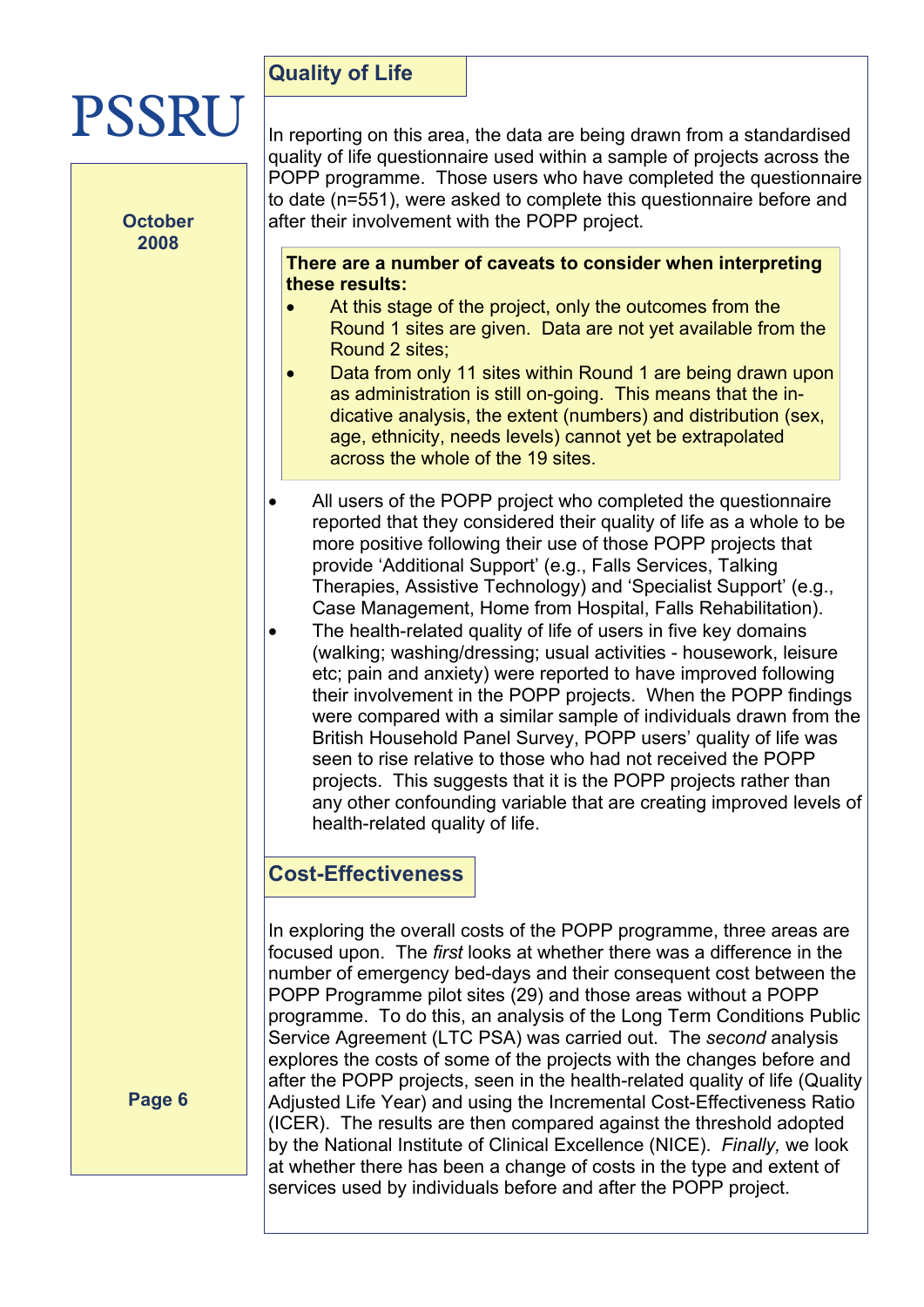### **Emergency Bed-Day Costs: Long Term Conditions PSA**

The data exploring the cost-effectiveness of POPP comprises emergency bed-day use on a monthly basis between April 2004 and December 2007. A 'difference-in-difference' analysis between POPP pilot sites and non-POPP sites was carried out to enable a measurement of the differences of activity and subsequent costs around emergency bed-days before and after the start of the POPP programme (May 2006).

#### **There are a number of caveats that should be considered when interpreting these results:**

- Without a full randomised control trial, questions about the attribution of POPP effects must remain. Statistical techniques reduce, but do not remove, the possibility that some other cause explained the deviation from trend rather than POPP;
- The quality of the Health Episode Statistic Data needs to be considered. The analysis incorporates highly aggregated data so errors should average out, but the risk of errors is real;
- The analysis only considers cost-effects. The improvement in outcomes of people who avoid the need for hospital admission should also be assessed in any analysis of cost effectiveness.
- When compared with non-POPP sites, there are indications that POPP pilot sites appear to be having a significant effect on emergency hospital bed-days use.
- The results show reductions against trend that would produce an average potential cost saving: for every £1 spent on POPP, £0.73 will be saved on the per month cost within the local PCT on emergency hospital bed-days, assuming the cost of a bedday to be £120.
- There are some indications that the difference in emergency hospital bed-day use between the POPP and non-POPP sites may be reducing over the period of the POPP programme (April 2006 to March 2009). Further analysis will be carried out on this important issue.
- Despite identifying potential savings, the POPP pilots are finding it difficult to extract these from secondary care providers. However, it may be that this is not the only way to realise savings and redirect funding into prevention. Further analysis will be carried out on this issue.

### **Cost-Effectiveness at the Project Level**

To explore if the POPP projects are cost-effective, an analysis was carried out that combined the variations of the cost of the project and the change seen in the health-related quality of life (QALY). The results from this were then compared with the upper threshold adopted by the National Institute of Clinical Excellence (NICE) of £30,000. If the costs come under this threshold, then the projects can PSSRU

**October 2008**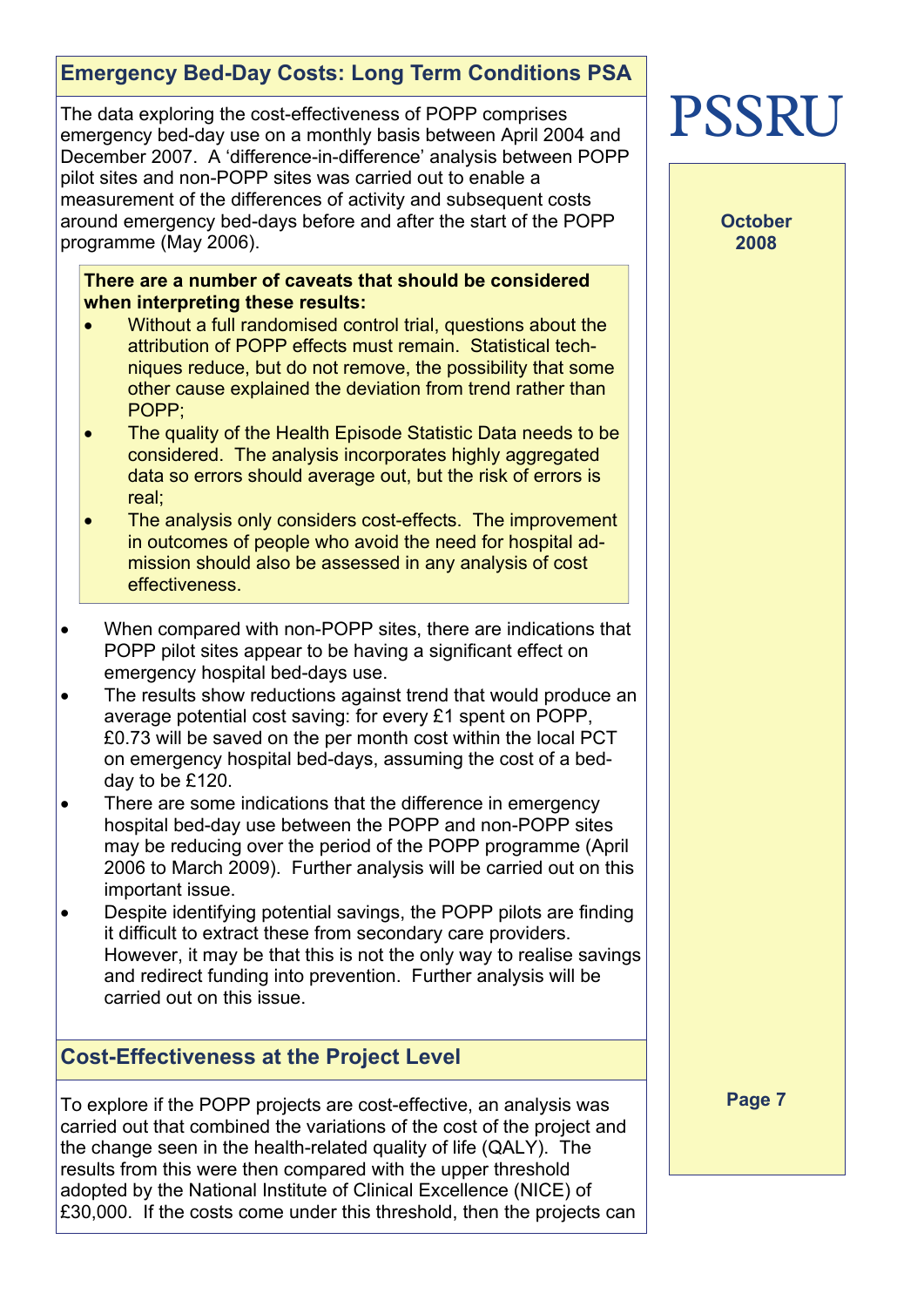| <b>PSSRU</b><br><b>October</b><br>2008 | be assumed to be cost effective. It should be noted that the caveats<br>stated when reporting the quality of life (above) apply to these<br>findings. The main findings were:<br>No direct information as to the proportion of fixed (capital costs)<br>versus variable costs (wages, utilities, etc) was available. Four<br>assumptions were made that variable costs could amount to<br>25%, 50%, 75% and 100%;<br>The results were that even in the less favourable variable cost<br>$\bullet$<br>assumptions of 75% and 100%, the costs remain £12,947 and<br>£8,867 (respectively) under the threshold of £30,000;                                                                                                                                                                                                                                                                                                                                                                                                                                                                                                                                                                                                                                                                                                                                                                                                                                                                                                                                                                                                                                                                                                                                                                                      |  |  |
|----------------------------------------|--------------------------------------------------------------------------------------------------------------------------------------------------------------------------------------------------------------------------------------------------------------------------------------------------------------------------------------------------------------------------------------------------------------------------------------------------------------------------------------------------------------------------------------------------------------------------------------------------------------------------------------------------------------------------------------------------------------------------------------------------------------------------------------------------------------------------------------------------------------------------------------------------------------------------------------------------------------------------------------------------------------------------------------------------------------------------------------------------------------------------------------------------------------------------------------------------------------------------------------------------------------------------------------------------------------------------------------------------------------------------------------------------------------------------------------------------------------------------------------------------------------------------------------------------------------------------------------------------------------------------------------------------------------------------------------------------------------------------------------------------------------------------------------------------------------|--|--|
|                                        | It is robustly concluded that those projects for which the data are<br>$\bullet$<br>available to date are cost-effective.<br><b>Service use change</b>                                                                                                                                                                                                                                                                                                                                                                                                                                                                                                                                                                                                                                                                                                                                                                                                                                                                                                                                                                                                                                                                                                                                                                                                                                                                                                                                                                                                                                                                                                                                                                                                                                                       |  |  |
|                                        | Users within the POPP pilot projects who completed the quality of life<br>questionnaire (n=551) were asked to provide details of the services<br>they received within secondary care, their local surgery or health<br>centre and their own home over the past three months, both before<br>and after the POPP intervention. Each service use was costed and<br>the mean difference recorded. It should be noted that the caveats<br>seen above (quality of life) remain for the presentation of this analysis.<br>Four resource types were explored within secondary care: the<br>number of attendances at A&E, hospital overnight stay, clinic/<br>outpatient appointment and physiotherapy appointments. A<br>statistically significant difference in hospital overnight stay was<br>found, moving from a mean of 8 days prior to the POPP projects<br>to that of 6.4 days post the POPP projects. In costing the<br>secondary care resources, a mean cost reduction of £497 was<br>demonstrated for this user sample.<br>Those resources explored within the health centre included GP<br>$\bullet$<br>surgery appointments/home visits and contact with the practice<br>nurse. There were slight increases seen before and after POPP,<br>leading to a mean cost increase of £36.<br>In measuring service use within the users' own homes, it was<br>$\bullet$<br>found there was a reduction in Home Help/Home Care but an<br>increase in Meals on Wheels, Social Workers and Community<br>Nurse contact. This lead to a small increase in mean cost of<br>£51.<br>Total mean cost change from pre to post POPP intervention was<br>$\bullet$<br>a £410 mean cost reduction. Such a cost reduction could be a<br>cost saving if monies could be extracted and moved from the<br>secondary care system. |  |  |
|                                        | 5. Sustainability within the POPP Pilot Sites                                                                                                                                                                                                                                                                                                                                                                                                                                                                                                                                                                                                                                                                                                                                                                                                                                                                                                                                                                                                                                                                                                                                                                                                                                                                                                                                                                                                                                                                                                                                                                                                                                                                                                                                                                |  |  |
| Page 8                                 | Throughout the POPP programme the requirement is that, where<br>projects have demonstrated effectiveness and improved outcomes,<br>every effort should be made to ensure that improved outcomes are<br>sustained. Sustainability should be achieved through service redesign<br>such as redirecting funding from across the system (most commonly<br>acute services or residential care) for reinvestment into preventative                                                                                                                                                                                                                                                                                                                                                                                                                                                                                                                                                                                                                                                                                                                                                                                                                                                                                                                                                                                                                                                                                                                                                                                                                                                                                                                                                                                  |  |  |
|                                        | approaches or through mainstreaming successful POPP services and                                                                                                                                                                                                                                                                                                                                                                                                                                                                                                                                                                                                                                                                                                                                                                                                                                                                                                                                                                                                                                                                                                                                                                                                                                                                                                                                                                                                                                                                                                                                                                                                                                                                                                                                             |  |  |

 $\mathbf{r}$ 

approaches. In respect of sustainability: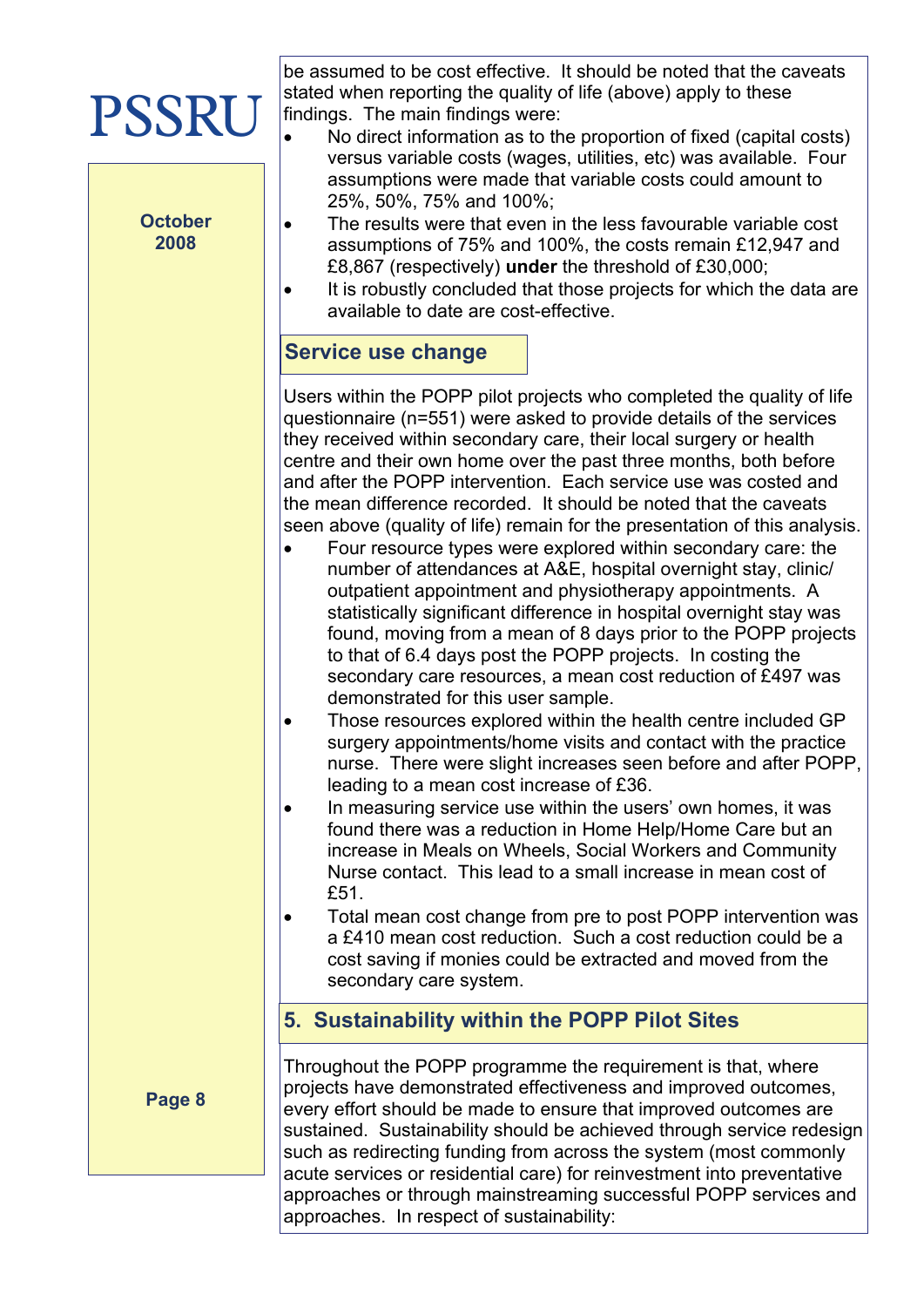- 92% of individuals argued that mainstream funding was necessary; 85% that the POPP programme must be incorporated within the Local Area Agreement for sustainability to be achieved and 76% that POPP partner contributions were essential;
- Respondents argued that the greatest threats to sustainability were financial constraints (54%), an inability to demonstrate project effectiveness (41%) and government policy changes (40%); PSSRU
- Respondents also argued that the threat was not necessarily due to financial constraints, rather an inability to extract money from secondary care organisations despite demonstrating reduced admissions.

The 19 Round 1 POPP pilot sites are required to conclude their piloting work by 31 March 2009. At the end of March 2008, with the exception of one site (which had completed as a pilot and had moved fully into mainstreaming), the remaining 18 sites were continuing to run for up to a further 12 months during which period they will incrementally move into mainstreaming. At the end of March 2008, only 15 (4%) of the total 470 projects across the POPP programme have indicated that they do not intend to sustain the service at the end of DH funding.

### **6. Key Achievements and Learning Points to Date**

#### **Achievements: Improved outcomes**

- Improved accessibility of services to older people, including older people being more readily referred to specialist services.
- Provision of a wider range of services for older people from which to choose.
- Increased awareness by older people of the services available.
- Increased involvement of older people in service delivery.

### **Achievements: System benefits**

There is a variety of practice across the 29 POPP pilot sites. There are indications that in a number of sites:

- POPP has led to more systematic, evidence-based and 'joinedup' systems for making investment and disinvestment decisions as part of the commissioning process;
- POPP sites have made effective use of a wide range of resources, services and skills available in the voluntary sector and there is now a more mixed economy of service provision to support local older people;
- New systems for referral and sharing of information have been established through POPP, which have improved the way in which different services work together;
- POPP has reinvigorated locality working with local older people to identify needs and inform commissioning processes not only for health and social care services, but also for wider well-being services.

### PSSRU

**October 2008**